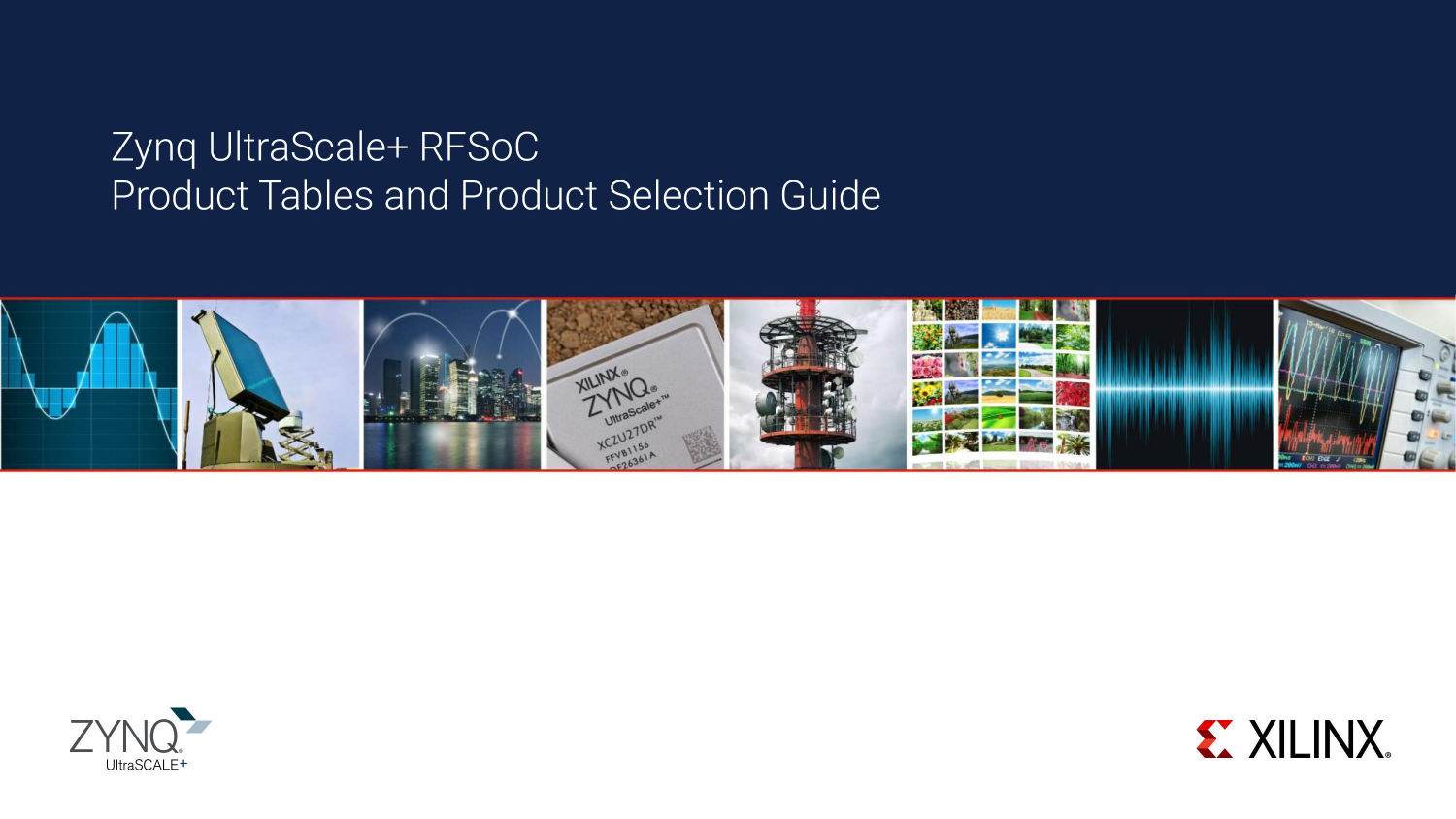|                            | Device Name                                                                                                                                                                                                                                                     | ZU21DR                                         | ZU25DR                                         | ZU27DR                                         | ZU28DR                                         | ZU29DR                                         | ZU39DR                                                   | ZU42DR                                         | ZU43DR                                         | ZU46DR                                           | ZU47DR                                         | ZU48DR                                         | ZU49DR                                                                          | ZU65DR                                         | ZU67DR                                         |
|----------------------------|-----------------------------------------------------------------------------------------------------------------------------------------------------------------------------------------------------------------------------------------------------------------|------------------------------------------------|------------------------------------------------|------------------------------------------------|------------------------------------------------|------------------------------------------------|----------------------------------------------------------|------------------------------------------------|------------------------------------------------|--------------------------------------------------|------------------------------------------------|------------------------------------------------|---------------------------------------------------------------------------------|------------------------------------------------|------------------------------------------------|
|                            | Gen 1                                                                                                                                                                                                                                                           |                                                |                                                |                                                |                                                | Gen 2                                          |                                                          | <b>DFE</b><br>Gen 3                            |                                                |                                                  |                                                |                                                |                                                                                 |                                                |                                                |
| Sd                         | Quad-core Arm® Cortex®-A53 MPCore™ up to 1.3GHz, Dual-core Arm Cortex-R5F MPCore up to 533MHz                                                                                                                                                                   |                                                |                                                |                                                |                                                |                                                |                                                          |                                                |                                                |                                                  |                                                |                                                |                                                                                 | <b>Zynq®</b>                                   |                                                |
|                            | # of ADCs<br>12-bit RF-ADC                                                                                                                                                                                                                                      | $\mathbf{0}$                                   | 8                                              | $8\phantom{1}$                                 | $8\phantom{1}$                                 | 16                                             | 16                                                       | $\equiv$                                       |                                                |                                                  | $\equiv$                                       | $\equiv$                                       |                                                                                 |                                                |                                                |
|                            | w/DDC Max Rate (GSPS)                                                                                                                                                                                                                                           | $\mathbf 0$                                    | 4.096                                          | 4.096                                          | 4.096                                          | 2.058                                          | 2.220                                                    | $\overline{a}$                                 | $\overline{\phantom{a}}$                       | $\overline{\phantom{0}}$                         | $\sim$                                         | $\equiv$                                       | $\overline{\phantom{0}}$                                                        | $\overline{\phantom{a}}$                       |                                                |
|                            | # of ADCs<br>14-bit RF-ADC                                                                                                                                                                                                                                      | $\equiv$                                       |                                                |                                                | $\equiv$                                       | $\equiv$                                       | $\overline{\phantom{a}}$                                 | $\overline{2}$<br>8                            | $\overline{4}$                                 | $\Delta$<br>8                                    | 8                                              | 8                                              | 16                                                                              | 6                                              | UltraScale+<br>8<br>$\overline{2}$             |
| <b>RF Data Converter</b>   | w/DDC Max Rate (GSPS)                                                                                                                                                                                                                                           | $\sim$                                         | $\overline{\phantom{0}}$                       | $\overline{\phantom{a}}$                       | $\overline{\phantom{m}}$                       | $\equiv$                                       | $\overline{\phantom{a}}$                                 | 2.5<br>5.0                                     | 5.0                                            | 5.0<br>2.5                                       | 5.0                                            | 5.0                                            | 2.5                                                                             | 5.9                                            | 2.95<br>5.9                                    |
|                            | # of DACs<br>14-bit RF-DAC                                                                                                                                                                                                                                      | $\mathbf{0}$                                   | 8                                              | 8                                              | 8                                              | 16                                             | 16                                                       | 8                                              | $\overline{4}$                                 | 12                                               | 8                                              | 8                                              | 16                                                                              | $6\overline{6}$                                | 8                                              |
|                            | w/DUC Max Rate (GSPS)                                                                                                                                                                                                                                           | $\overline{0}$                                 | 6.554                                          | 6.554                                          | 6.554                                          | 6.554                                          | 6.554                                                    | $9.85^{(3)}$                                   | $9.85^{(3)}$                                   | $9.85^{(3)}$                                     | $9.85^{(3)}$                                   | $9.85^{(3)}$                                   | $9.85^{(3)}$                                                                    | $10.0^{(4)}$                                   | $10.0^{(4)}$                                   |
|                            | SD-FEC                                                                                                                                                                                                                                                          | $8\phantom{1}$                                 | $\Omega$                                       | $\Omega$                                       | $\overline{8}$                                 | $\mathbf{0}$                                   | $\mathbf{0}$                                             | $\mathbf{0}$                                   | $\Omega$                                       | 8                                                | $\Omega$                                       | 8                                              | $\Omega$                                                                        | $\mathbf 0$                                    | $\mathbf{0}$                                   |
|                            | Digital Front-End (DFE)                                                                                                                                                                                                                                         | $\overline{\phantom{a}}$                       | $\overline{\phantom{0}}$                       | $\overline{\phantom{a}}$                       | $\overline{\phantom{0}}$                       | $\overline{\phantom{0}}$                       | $\overline{\phantom{a}}$                                 | $\qquad \qquad -$                              | $\overline{\phantom{0}}$                       | $\overline{\phantom{0}}$                         |                                                | $\overline{\phantom{0}}$                       | $\overline{\phantom{0}}$                                                        | $\checkmark$                                   | $\checkmark$<br>$\mathbf{I}$                   |
|                            | Number of DDCs per RF-ADC <sup>(1)</sup>                                                                                                                                                                                                                        | $\Omega$                                       |                                                | $\mathbf{1}$                                   | $\overline{1}$                                 | $\overline{1}$                                 | $\overline{1}$                                           | $\mathbf{1}$                                   | $\overline{2}$                                 | $\overline{1}$                                   | $\mathbf{1}$                                   | $\mathbf{1}$                                   | $\mathbf{1}$                                                                    | $\mathbf{1}$                                   | $\mathbf{1}$                                   |
|                            | RF input Freq max. GHz                                                                                                                                                                                                                                          |                                                | $\overline{a}$                                 |                                                |                                                |                                                | 5                                                        | 6                                              |                                                |                                                  |                                                |                                                |                                                                                 | 7.125                                          |                                                |
| Decimation / Interpolation |                                                                                                                                                                                                                                                                 | 1x, 2x, 4x, 8x                                 |                                                |                                                |                                                | 1x, 2x, 4x, 8x                                 | 1x, 2x, 3x, 4x, 5x, 6x, 8x, 10x, 12x, 16x, 20x, 24x, 40x |                                                |                                                |                                                  |                                                |                                                | <b>RFSoCs</b><br>$1x$ , 2x, 3x, 4x, 5x, 6x, 8x, 10x, 12x,<br>16x, 20x, 24x, 40x |                                                |                                                |
|                            | System Logic Cells (K)                                                                                                                                                                                                                                          | 930                                            | 678                                            | 930                                            | 930                                            | 930                                            | 930                                                      | 489                                            | 930                                            | 930                                              | 930                                            | 930                                            | 930                                                                             | 489                                            | 489                                            |
|                            | CLB LUTs (K)                                                                                                                                                                                                                                                    | 425                                            | 310                                            | 425                                            | 425                                            | 425                                            | 425                                                      | 224                                            | 425                                            | 425                                              | 425                                            | 425                                            | 425                                                                             | 224                                            | 224                                            |
|                            |                                                                                                                                                                                                                                                                 | 13.0                                           | 9.6                                            | 13.0                                           | 13.0                                           | 13.0                                           | 13.0                                                     | 6.8                                            | 13.0                                           | 13.0                                             | 13.0                                           | 13.0                                           | 13.0                                                                            | 6.8                                            | 6.8                                            |
|                            |                                                                                                                                                                                                                                                                 | 38.0                                           | 27.8                                           | 38.0                                           | 38.0                                           | 38.0                                           | 38.0                                                     | 22.8                                           | 38.0                                           | 38.0                                             | 38.0                                           | 38.0                                           | 38.0                                                                            | 22.8                                           | 22.8                                           |
|                            | Max. Dist. RAM (Mb)<br>Total Block RAM (Mb)<br>Total Block RAM (Mb)<br>UltraRAM (Mb)<br>DSP Slices<br>GTY Transceivers<br>FCle® Gen3 x16<br>PCleGen3 x16/Gen4 x8 / CClX <sup>(2)</sup><br>150G Interlaken<br>20100G Ethernet MAC/PCS w/RS-FEC<br>System Monitor | 22.5                                           | 13.5                                           | 22.5                                           | 22.5                                           | 22.5                                           | 22.5                                                     | 45.0                                           | 22.5                                           | 22.5                                             | 22.5                                           | 22.5                                           | 22.5                                                                            | 45.0                                           | 45.0                                           |
|                            |                                                                                                                                                                                                                                                                 | 4,272                                          | 3,145                                          | 4,272                                          | 4,272                                          | 4,272                                          | 4,272                                                    | 1,872                                          | 4,272                                          | 4,272                                            | 4,272                                          | 4,272                                          | 4,272                                                                           | 1,872                                          | 1,872                                          |
|                            |                                                                                                                                                                                                                                                                 | 16                                             | 8                                              | 16                                             | 16                                             | 16                                             | 16                                                       | 8<br>$\equiv$                                  | 16                                             | 16                                               | 16                                             | 16                                             | 16                                                                              | 8<br>$\overline{\phantom{0}}$                  | 8                                              |
|                            |                                                                                                                                                                                                                                                                 | 2<br>$\equiv$                                  | $\overline{1}$                                 | $\overline{2}$                                 | $\overline{2}$                                 | $\overline{2}$<br>$\overline{\phantom{0}}$     | $\overline{2}$<br>$\overline{\phantom{0}}$               | $\mathbf 0$                                    |                                                | $\equiv$                                         | $\overline{2}$                                 | $\overline{\phantom{0}}$                       | $\overline{\phantom{0}}$<br>$\overline{2}$                                      |                                                | $\Omega$                                       |
|                            |                                                                                                                                                                                                                                                                 | 1                                              |                                                | $\overline{1}$                                 | $\overline{\phantom{0}}$                       | $\mathbf{1}$                                   | $\overline{1}$                                           | $\Omega$                                       | $\overline{2}$                                 | $\overline{2}$<br>$\mathbf{1}$                   | $\mathbf{1}$                                   | $\overline{2}$<br>$\overline{1}$               | $\mathbf{1}$                                                                    | $\mathsf 0$<br>$\mathbf{0}$                    |                                                |
|                            |                                                                                                                                                                                                                                                                 | $\overline{2}$                                 | 1                                              | $\overline{2}$                                 | $\overline{2}$                                 | $\overline{2}$                                 | $\overline{2}$                                           | $\Omega$                                       | $\overline{2}$                                 | $\overline{2}$                                   | $\overline{2}$                                 | $\overline{2}$                                 | $\overline{2}$                                                                  | $\mathbf{1}$                                   | 1                                              |
|                            |                                                                                                                                                                                                                                                                 | $\overline{2}$                                 | $\overline{2}$                                 | $\overline{2}$                                 | $\overline{z}$                                 | $\overline{2}$                                 | $\overline{2}$                                           | $\overline{2}$                                 | $\overline{2}$                                 | $2 \left( \frac{1}{2} \right)$<br>$\overline{2}$ | $\overline{2}$                                 | $\mathfrak{Z}$                                 | $\overline{2}$                                                                  | $\overline{z}$                                 | $\overline{2}$                                 |
|                            |                                                                                                                                                                                                                                                                 | $-1E, -11, -1L1,$                              | $-1E, -1I, -1II,$                              | $-1E, -11, -1L1,$                              | $-1E, -11, -111,$                              | $-1E, -11, -1L1,$                              |                                                          | $-1E, -11, -1LI,$                              | $-1E, -11, -1L1,$                              | $-1E, -11, -1U,$                                 | $-1E, -11, -1L1,$                              | $-1E, -11, -1LI,$                              | $-1E, -11, -1LI,$                                                               | $-11, -111,$                                   | $-11, -111,$                                   |
|                            | <b>Speed Grades</b>                                                                                                                                                                                                                                             | $-2E, -2LE, -2I,$<br>$-2LI$                    | $-2E, -2LE, -2I,$<br>$-2LI$                    | $-2E, -2LE, -2I,$<br>$-2LI$                    | $-2E, -2LE, -2I,$<br>$-2LI$                    | $-2E, -2LE, -2I,$<br>$-2LI$                    | $-2I, -2LI$                                              | $-2E, -2I, -2LI$                               | $-2E, -2I, -2LI$                               | $-2E, -2I, -2LI$                                 | $-2E, -2I, -2LI$                               | $-2E, -2I, -2LI$                               | $-2E, -2I, -2LI$                                                                | $-21, -211$                                    | $-2I, -2LI$                                    |
| Package<br>Footprint       | Package Dimensions                                                                                                                                                                                                                                              | PSIO, HDIO, HPIO<br>GTR, GTY<br>RF-ADC, RF-DAC | PSIO, HDIO, HPIO<br>GTR, GTY<br>RF-ADC, RF-DAC | PSIO, HDIO, HPIO<br>GTR, GTY<br>RF-ADC, RF-DAC | PSIO, HDIO, HPIO<br>GTR, GTY<br>RF-ADC, RF-DAC | PSIO, HDIO, HPIO<br>GTR, GTY<br>RF-ADC, RF-DAC | PSIO, HDIO, HPIO<br>GTR, GTY<br>RF-ADC, RF-DAC           | PSIO, HDIO, HPIO<br>GTR, GTY<br>RF-ADC, RF-DAC | PSIO, HDIO, HPIO<br>GTR, GTY<br>RF-ADC, RF-DAC | PSIO, HDIO, HPIO<br>GTR, GTY<br>RF-ADC, RF-DAC   | PSIO, HDIO, HPIO<br>GTR, GTY<br>RF-ADC, RF-DAC | PSIO, HDIO, HPIO<br>GTR, GTY<br>RF-ADC, RF-DAC | PSIO, HDIO, HPIO<br>GTR, GTY<br>RF-ADC, RF-DAC                                  | PSIO, HDIO, HPIO<br>GTR, GTY<br>RF-ADC, RF-DAC | PSIO, HDIO, HPIO<br>GTR, GTY<br>RF-ADC, RF-DAC |
| D1156                      | 35x35                                                                                                                                                                                                                                                           | 214, 72, 208<br>4, 16<br>0, 0                  |                                                |                                                |                                                |                                                |                                                          |                                                |                                                |                                                  |                                                |                                                |                                                                                 |                                                |                                                |
| E1156                      | 35x35                                                                                                                                                                                                                                                           |                                                | 214, 48, 104<br>4,8<br>8,8                     | 214, 48, 104<br>4, 8<br>8,8                    | 214, 48, 104<br>4, 8<br>8,8                    |                                                |                                                          | 214, 24, 128<br>4, 8<br>10, 8                  | 214, 48, 104<br>4, 8<br>4, 4                   |                                                  | 214, 48, 104<br>4, 8<br>8, 8                   | 214, 48, 104<br>4,8<br>8,8                     |                                                                                 | 214, 24, 130<br>4, 8<br>6, 6                   | 214, 24, 130<br>4, 8<br>10, 8                  |
| G1517                      | 40x40                                                                                                                                                                                                                                                           |                                                | 214, 48, 299<br>4, 8<br>8,8                    | 214, 48, 299<br>4, 16<br>8,8                   | 214, 48, 299<br>4, 16<br>8, 8                  |                                                |                                                          |                                                | 214, 48, 299<br>4, 16<br>4, 4                  |                                                  | 214, 48, 299<br>4, 16<br>8, 8                  | 214, 48, 299<br>4, 16<br>8, 8                  |                                                                                 |                                                |                                                |
| F1760                      | 42.5x42.5                                                                                                                                                                                                                                                       |                                                |                                                |                                                |                                                | 214, 96, 312<br>4, 16<br>16, 16                | 214, 96, 312<br>4, 16<br>16, 16                          |                                                |                                                |                                                  |                                                |                                                | 214, 96, 312<br>4, 16<br>16, 16                                                 |                                                |                                                |
| H1760                      | 42.5x42.5                                                                                                                                                                                                                                                       |                                                |                                                |                                                |                                                |                                                |                                                          |                                                |                                                | 214, 48, 312<br>4, 16<br>12, 12                  |                                                |                                                |                                                                                 |                                                |                                                |

1. This value applies when all RF I/O of an RF-ADC tile are used. 2. This block operates in compatibility mode for 16.0GT/s (Gen4) operation. See PG213. 3. For operation up to 10GSPS, contact your local Xilinx Sales Repres